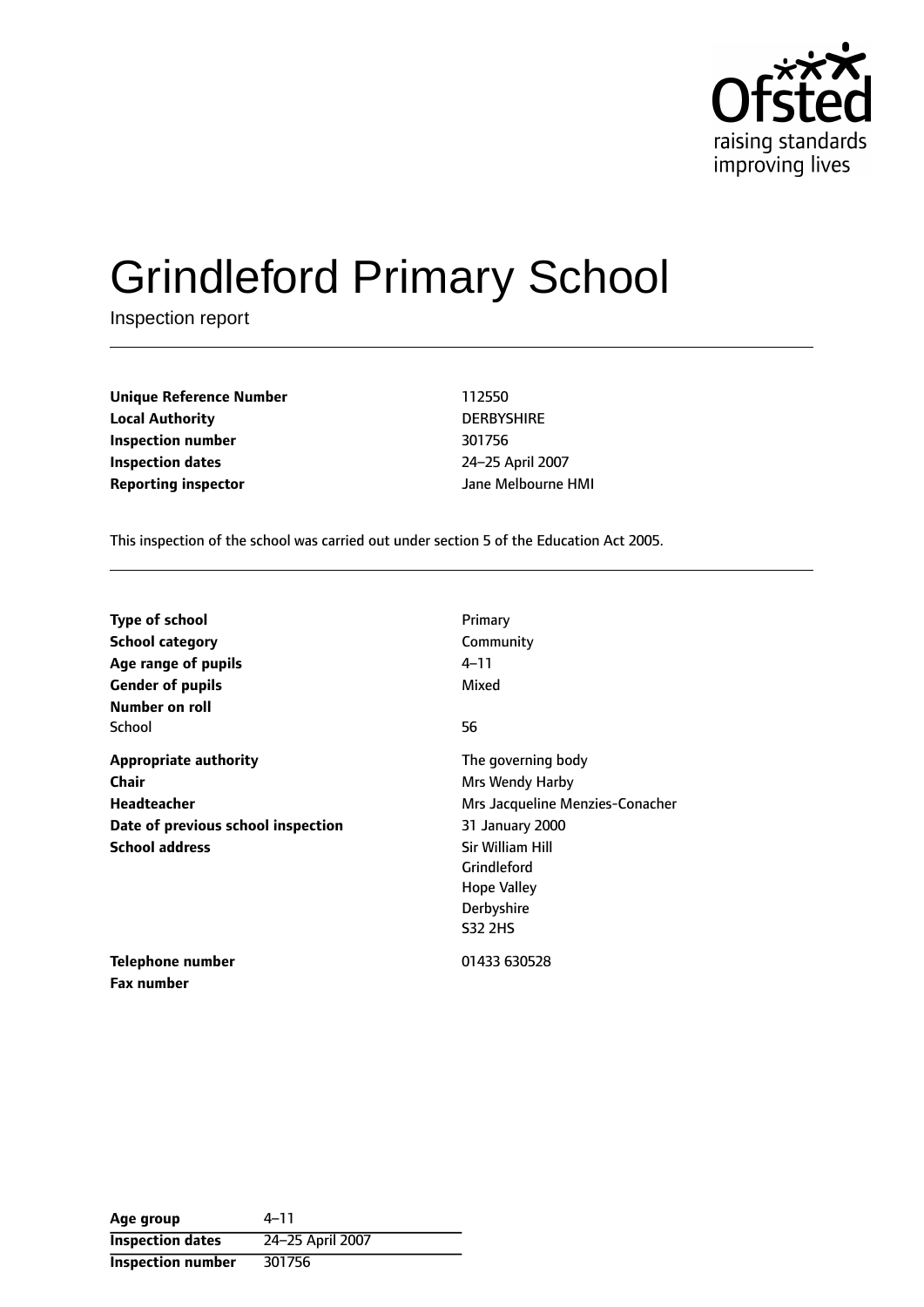.

© Crown copyright 2007

#### Website: www.ofsted.gov.uk

This document may be reproduced in whole or in part for non-commercial educational purposes, provided that the information quoted is reproduced without adaptation and the source and date of publication are stated.

Further copies of this report are obtainable from the school. Under the Education Act 2005, the school must provide a copy of this report free of charge to certain categories of people. A charge not exceeding the full cost of reproduction may be made for any other copies supplied.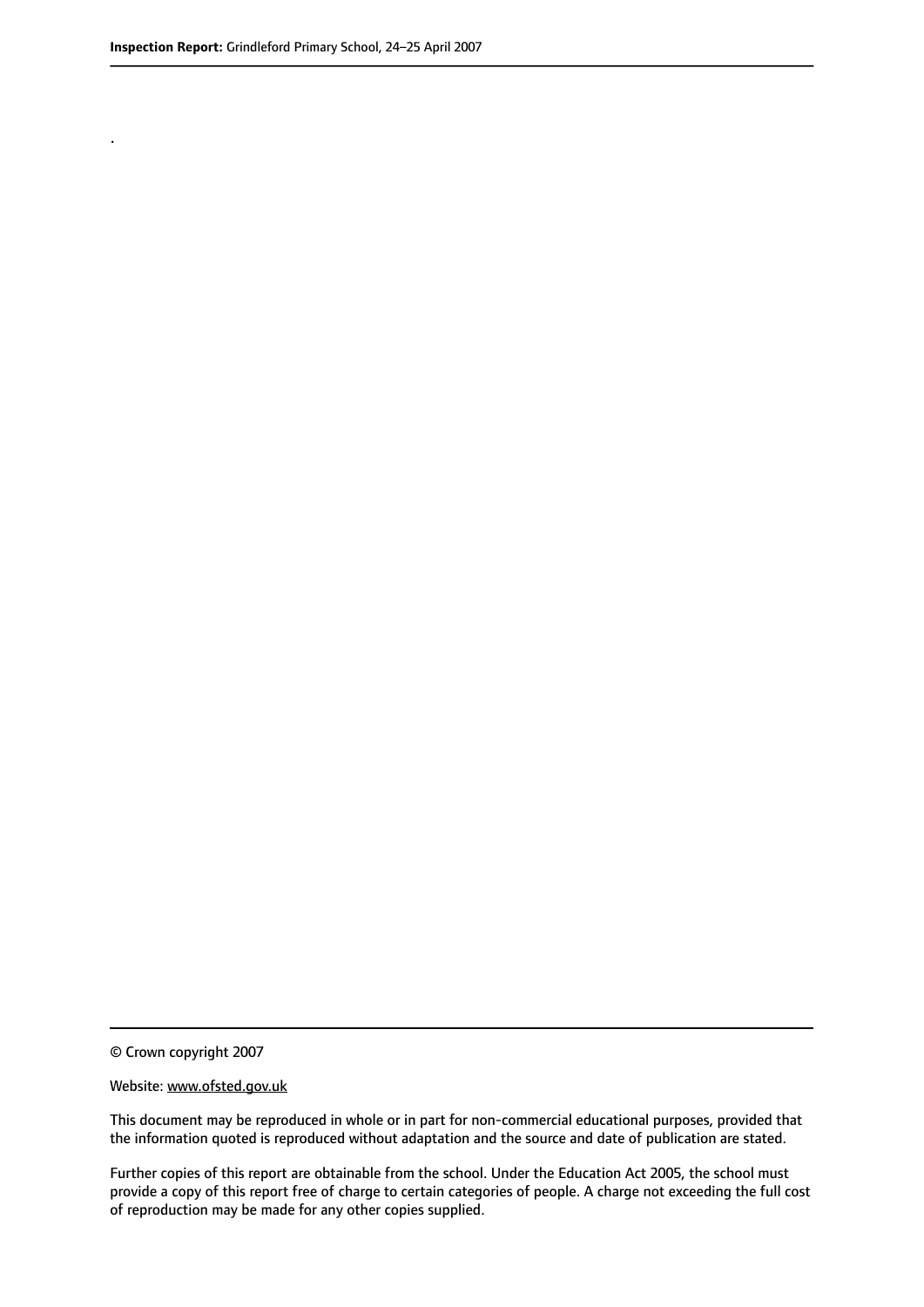## **Introduction**

The inspection was carried out by one of Her Majesty's Inspectors.

#### **Description of the school**

The school is a smaller than average primary school in a village to the south of the Peak District. It has three classrooms. Pupils are representative of the local community and are of White British origin. Attainment on entry is broadly average and there is a below average proportion of pupils with learning difficulties and disabilities.

#### **Key for inspection grades**

| Grade 1 | Outstanding  |
|---------|--------------|
| Grade 2 | Good         |
| Grade 3 | Satisfactory |
| Grade 4 | Inadequate   |
|         |              |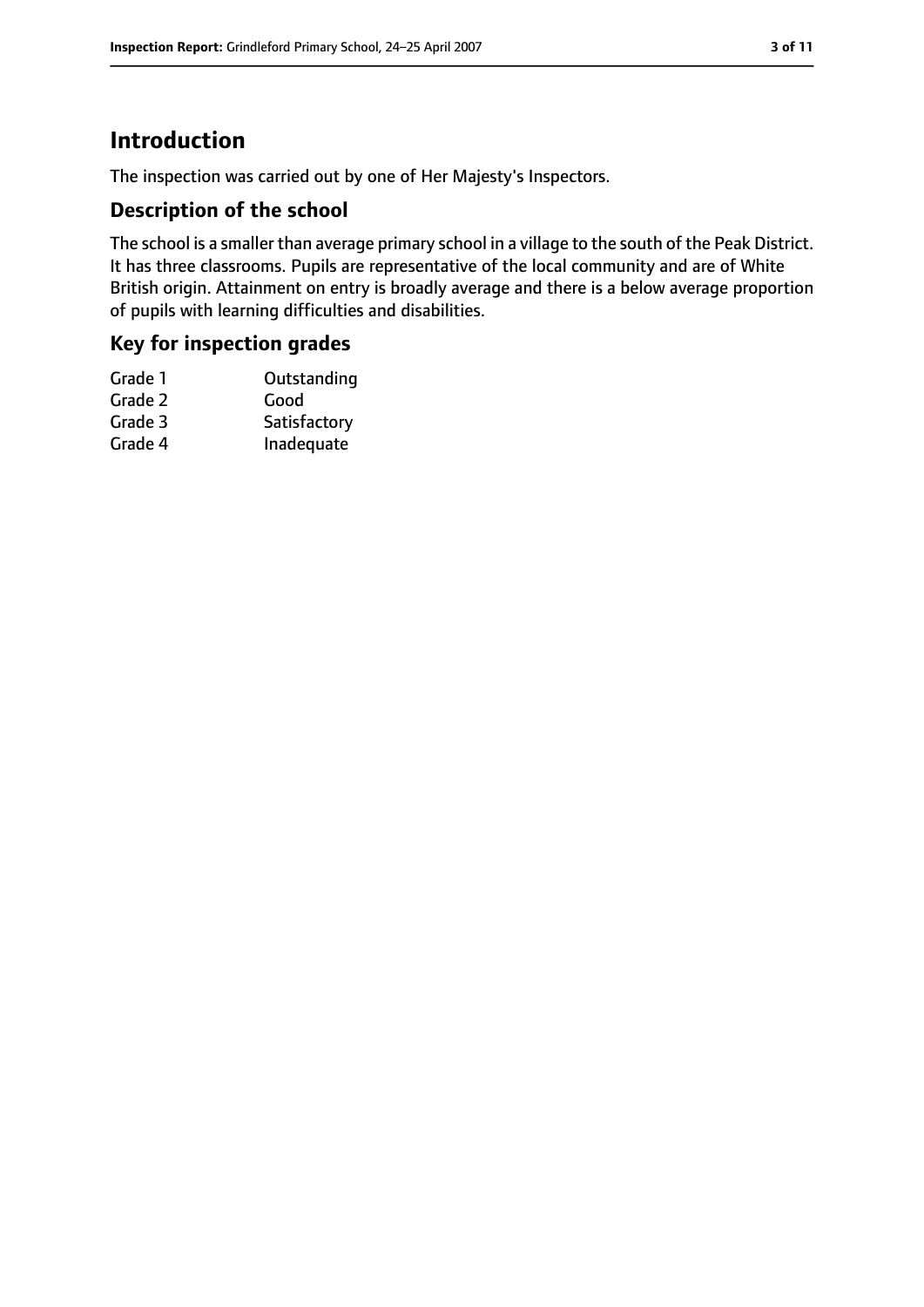## **Overall effectiveness of the school**

#### **Grade: 3**

This is a satisfactory and improving school with many good features. The leadership of the relatively new headteacher is good and she has been instrumental in bringing about many positive changes. These include changing the organisation of the day for Year 3 and 4 pupils, working closely with the assessment co-ordinator to develop systems for accurately monitoring pupils' progress and ensuring that all pupils receive consistently good teaching. The governing body has also sought ways to secure stability in staffing, which have also had a positive impact on particular year groups. Overall, this has led to improved learning and the majority of pupils, including those with learning difficulties and /or disabilities are making good progress.

Pupils' overall achievement is at least satisfactory. Although, where year groups have not received consistent teaching in the past pupils are not always achieving what is expected for their age. Standards are in line or above what is expected in the Foundation Stage. Standards are well above the local and national expected levels in Key Stage 1, but not all pupils are reaching the expected levels in Key Stage 2, particularly in writing. However, a school focus on this and the introduction of periods of exciting writing has begun to bring about improvement. The school had below average results in science last year, although recent assessment shows that this has improved. The school has not always enabled the most capable pupils in Years 3 to 6 to achieve their potential. This is because they were not given sufficiently challenging targets and expectations were too low. Changesthis year have been to set more realistic targets based on actual attainment and to also provide further enhancement to stimulate those pupils who are quick to learn.

The quality of teaching and learning is now almost always good and as a result, pupils' progress is improving. Lessons are well planned and teachers deliver lessons in a fun way, ensuring that they account for the full range of learners' needs. Pupils' enjoyment of lessons is high. They are guided well by teachers' thorough marking and consistent feedback on their work. The school provides some good quality support to those pupils who have been identified as needing additional help in their learning. This has been aided by the much improved systems of assessment and tracking pupil progress. Pupils' personal development and well-being are good, as is their spiritual, moral, social and cultural development. They behave well, show mutual respect and are learning to care for others in the school. Pupils understand how to stay safe and keep healthy. They are making a positive contribution to the school community. Through the school's focus on basic skills, with literacy and numeracy being given very practical and meaningful application in lessons, pupils understand the purpose behind their learning and are better equipped for their future economic well being.

The school is very ably led by a dedicated headteacher who, collectively with staff and governors, has a shared vision for the school and its improvement. However, leadership and management are satisfactory overall because the senior and subject leadership roles are relatively new and systems have not had time to embed, which is still making an impact on achievement overall. Governors have been wholly supportive, but have yet to take full ownership of their role in terms of monitoring and quality assurance. They have not fully ensured that the school addressed all of the points for improvement from the last inspection effectively and have not helped the school adequately to maintain or drive up standards further. Some monitoring in literacy and numeracy has begun, for example with the curriculum planning. More consistency in teaching and learning has been achieved and improvements have been made which have begun to make a difference. The school has mostly evaluated itself accurately and has an appropriate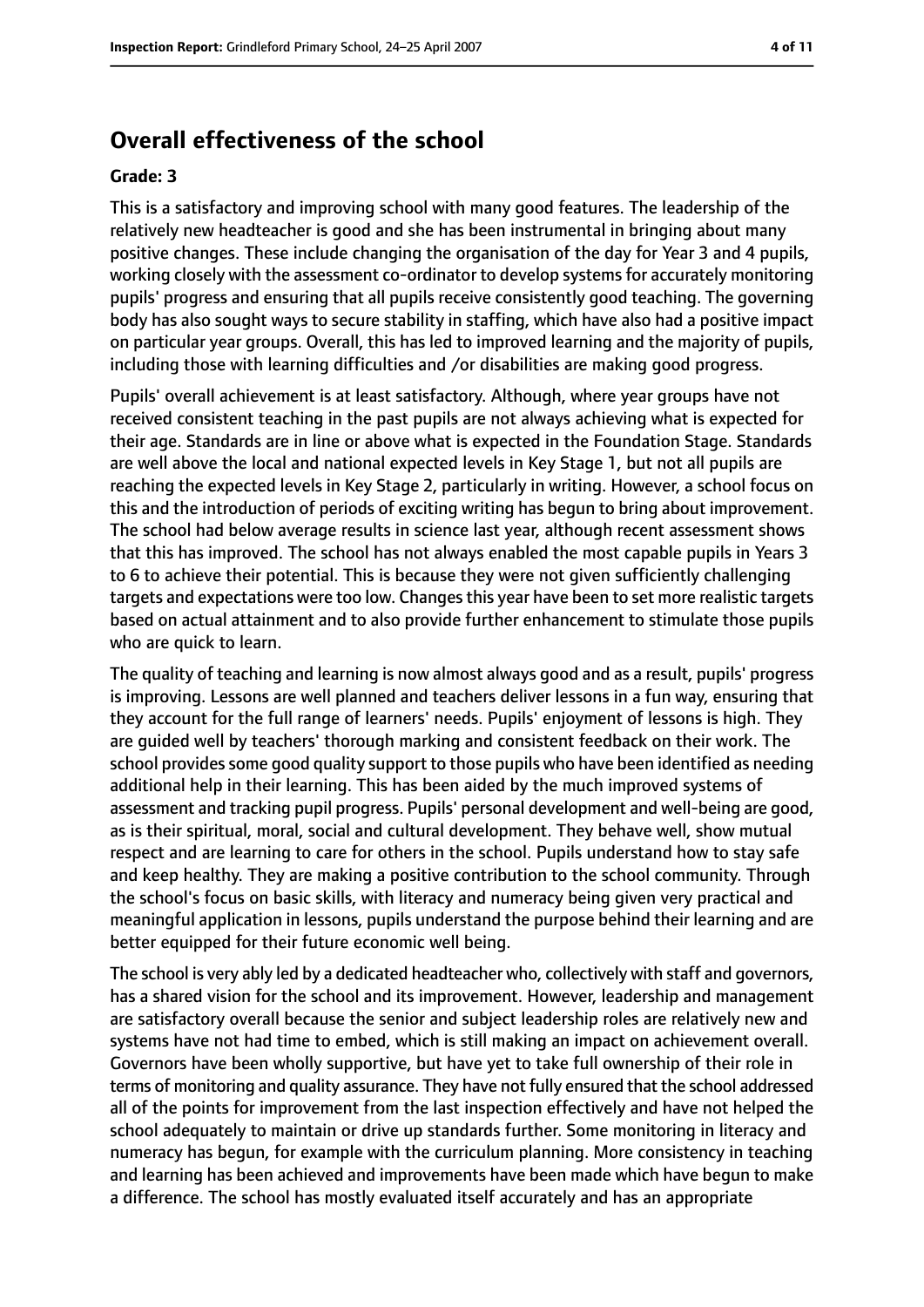improvement plan with sensible and achievable priorities for development. With its new leadership and direction, the school now has a good capacity to improve.

A small proportion of the schools whose overall effectiveness is judged satisfactory but which have areas of underperformance will receive a monitoring visit by an Ofsted inspector before their next Section 5 inspection.

#### **What the school should do to improve further**

- Raise standards at Key Stage 2, particularly in writing and science, and ensure that the high attaining pupils achieve the levels they are capable of.
- Develop the self evaluation of the school to include more rigorous monitoring and develop the leadership across all subject areas.
- Ensure that the governors take a more pro-active role in holding the school to account.

## **Achievement and standards**

#### **Grade: 3**

Achievement and standards are satisfactory overall, although pupils are achieving well and attaining or exceeding what is expected for their age by the end of the Foundation Stage. Key Stage 1 attainment consistently remains well above the national average in all subjects. In 2006, pupils did better in reading and writing than mathematics. An above average number of pupils exceeded the nationally expected levels, particularly in reading. In 2006, instability in staffing, ineffective teaching and learning and insufficiently challenging targets contributed to pupils not making enough progress from Key Stage 1 to Key Stage 2 and, in Key Stage 2, standards fell significantly. Although pupils at the end of Key Stage 2 still remained broadly in line with the national average overall, they were slightly below what is expected for their age in science and not enough pupils achieved the higher levels in English or science.

However, all staff are beginning to make much better use of assessment data to track pupils' progress and this, along with greater stability and drive across the school means that virtually all pupils are now making good progress. Pupils with learning difficulties and disabilities do relatively well in tests compared to all pupils. They make good progress as they are identified early, receive some good quality support and are monitored carefully. There is no significant difference between the progress or achievement of boys and girls.

## **Personal development and well-being**

#### **Grade: 2**

Pupils' personal development is good and is a strength of this happy school, where attendance is also good. Pupils want to come to school because they have such an enjoyable time there. They settle into school quickly. Pupils are well behaved and expectations for this are made clear. They take responsibility for their own actions and genuinely care about their school. Pupils work and play together safely. They have an understanding of keeping healthy and the importance of looking after the environment. Pupils make a positive contribution to the school community and are keen participants in the school council and the 'Eco Club'. Lessons are planned to ensure they spend a good proportion of time working independently, and so they learn to work together and help each other. These skills help to equip them well for the workplace and their future.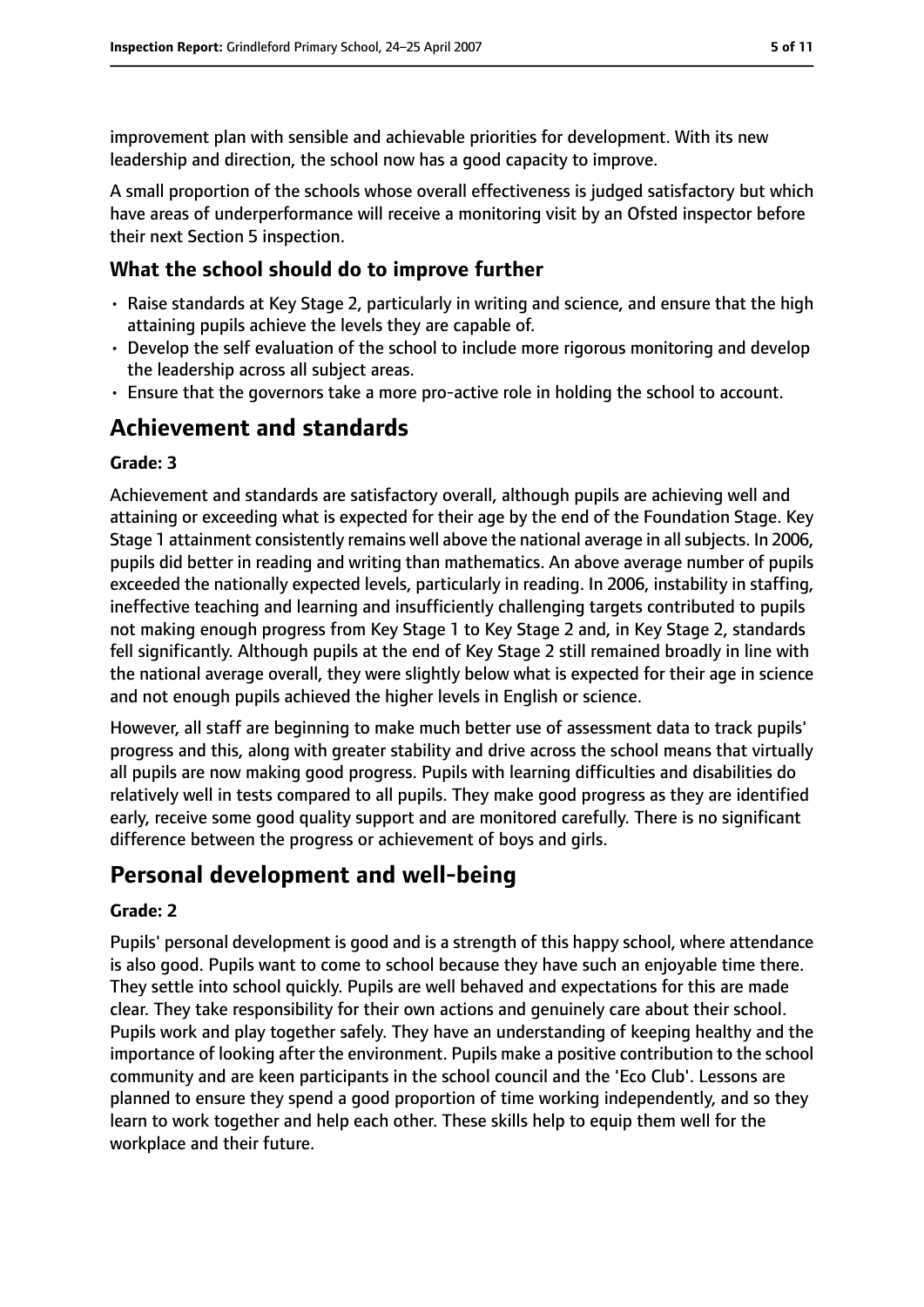Pupils' spiritual, moral, social and cultural development is also good. They have an excellent understanding of what is right and wrong. Their views are regularly consulted and taken seriously, as are those of their parents.

# **Quality of provision**

## **Teaching and learning**

#### **Grade: 2**

Lessons are now thoroughly planned and are of good quality, so pupils' enjoyment is high. Teachers now take greater account of pupils' differing learning styles. Pupils are recently making better progress in Key Stage 2, although with the legacy of not all teaching and learning being consistently good in the past, this has yet to impact fully on current achievement and standards.

Since the arrival of the new headteacher, staff have completely updated assessment and tracking systems and they now make effective use of data to plan for pupils' needs. The challenges set for all pupils are high and pupils are clear about their literacy and numeracy targets. Staff are now providing more effectively for those children who are potentially high attainers; stimulation lessons are providing good learning opportunities.

#### **Curriculum and other activities**

#### **Grade: 2**

The curriculum is good. Improvements have been made in the provision of information and communication technology (ICT). Computers are accessible in every classroom and in the new computer suite and all are in regular use. The school has given special emphasis to writing across all groups of pupils and to addressing the necessity to particularly improve Key Stage 2 results.

The school makes good use of the expertise of recently appointed staff and of outside specialists, for example in the teaching of design and technology, which is very popular with the pupils. There is an extremely varied programme of visits and extra curricular activities for such a small school.

Limitations of space have impacted on the provision of physical education, especially for pupils in the Foundation Stage and in Key Stage 1 who have too little opportunity to balance and climb and develop their large muscles.

The school now has a cycle of reviewing and monitoring the curriculum, but recognises there is more to do in this area to ensure this makes a difference to school improvement.

#### **Care, guidance and support**

#### **Grade: 2**

Care, guidance and support are good. Pastoral care is a particularly strong feature of this friendly school. Staff evaluate lessons and continually check on pupils' understanding, enabling them to reinforce learning appropriately. Staff consistently, and regularly, inform pupils of what is good about their work and how they can improve. Pupils always find tasks challenging and are becoming adept at checking their own work and that of their fellow classmates.

The needs of pupils with learning difficulties and/or disabilities are adequately met. Pupils receive some good quality individual support in the classroom and through target groups,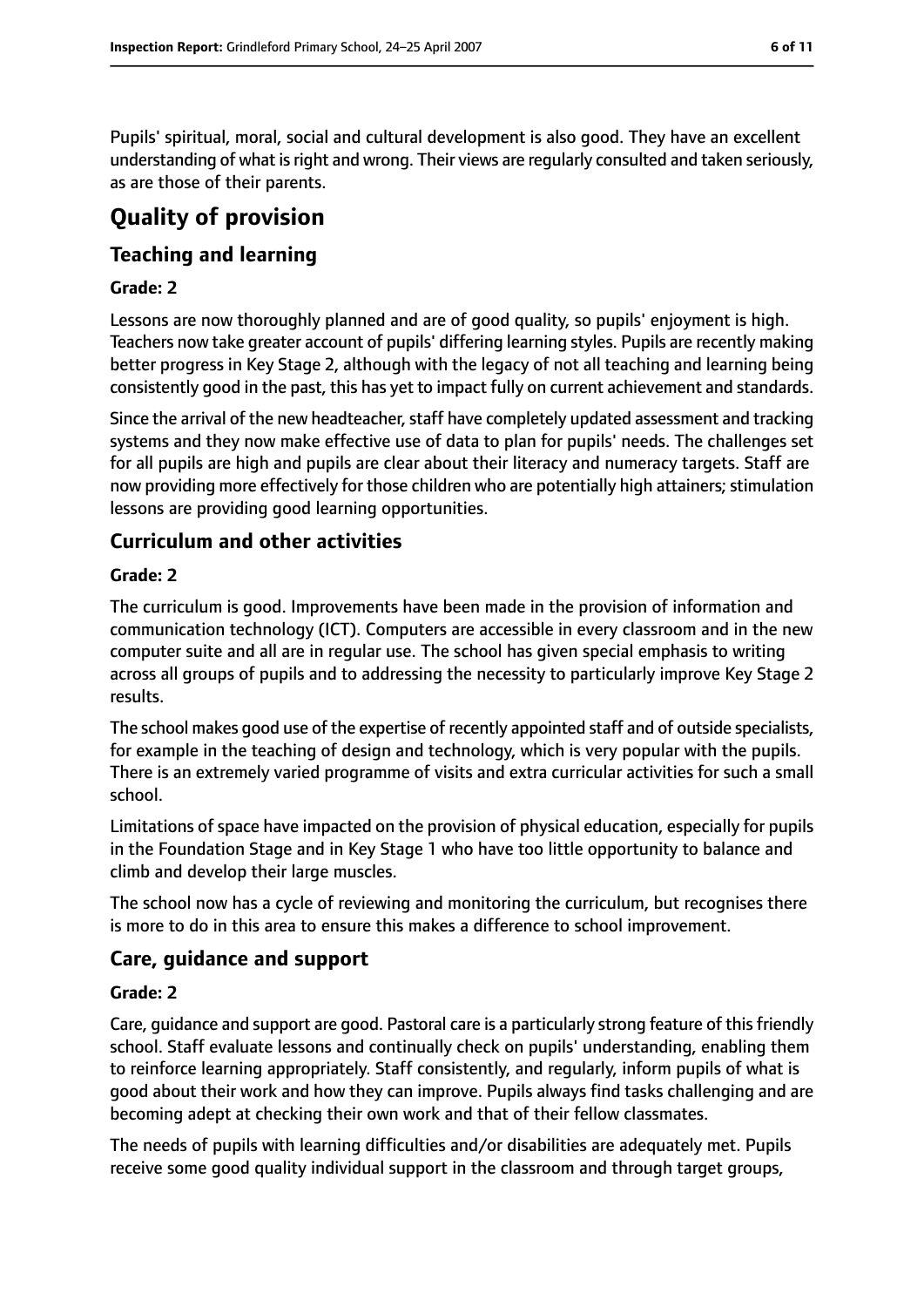particularly for literacy, across the school. Pupils are well prepared for entry into the school and for transfer to the secondary school, with which there are strong links.

Child protection procedures are understood and appropriately meet requirements. Pupils feel safe at the school and know who to turn to in case of difficulty. Due to the recent anti-bullying campaign, pupils believe incidences of bullying are almost non-existent. All parents are satisfied that the school is a very happy and safe environment and that their child is well cared for and supported.

## **Leadership and management**

#### **Grade: 3**

Leadership and management are satisfactory overall, although the new headteacher is able and has achieved much in her brief time at the school. There is a team commitment to improving the school and in everyone doing their best for all pupils, ensuring that equality of opportunity is well promoted. In the past year, staff have successfully tackled most of the issues from the last inspection but some remain as ongoing, such as the curriculum leadership roles. The school is gradually updating curriculum policies to more effectively guide current practice and promote improvement, but the cycle is in its infancy. Effective procedures are now firmly established for pupils' assessment and tracking their progress, which is beginning to impact on pupils' learning and achievement.

The leadership team and governors have together identified strengths and weaknesses, although more needs to be done in terms of self evaluation, particularly in science and the foundation areas of the curriculum. The governing body has a purposeful and shared focus for the school, but has yet to be fully effective in quality assuring the school. It has however been responsible for making some wise decisions in securing staffing in Key Stage 2, which has had a positive impact on the pupils. Governor visits have not begun to sufficiently inform school improvement, although the school is now setting itself appropriate and challenging targets. Not enough had been done by governors to rigorously monitor all of the points for improvement required at the last inspection.

Under the guidance of the new headteacher, and with the dedication of the current team, the school provides satisfactory value for money and is well placed to make any necessary improvements.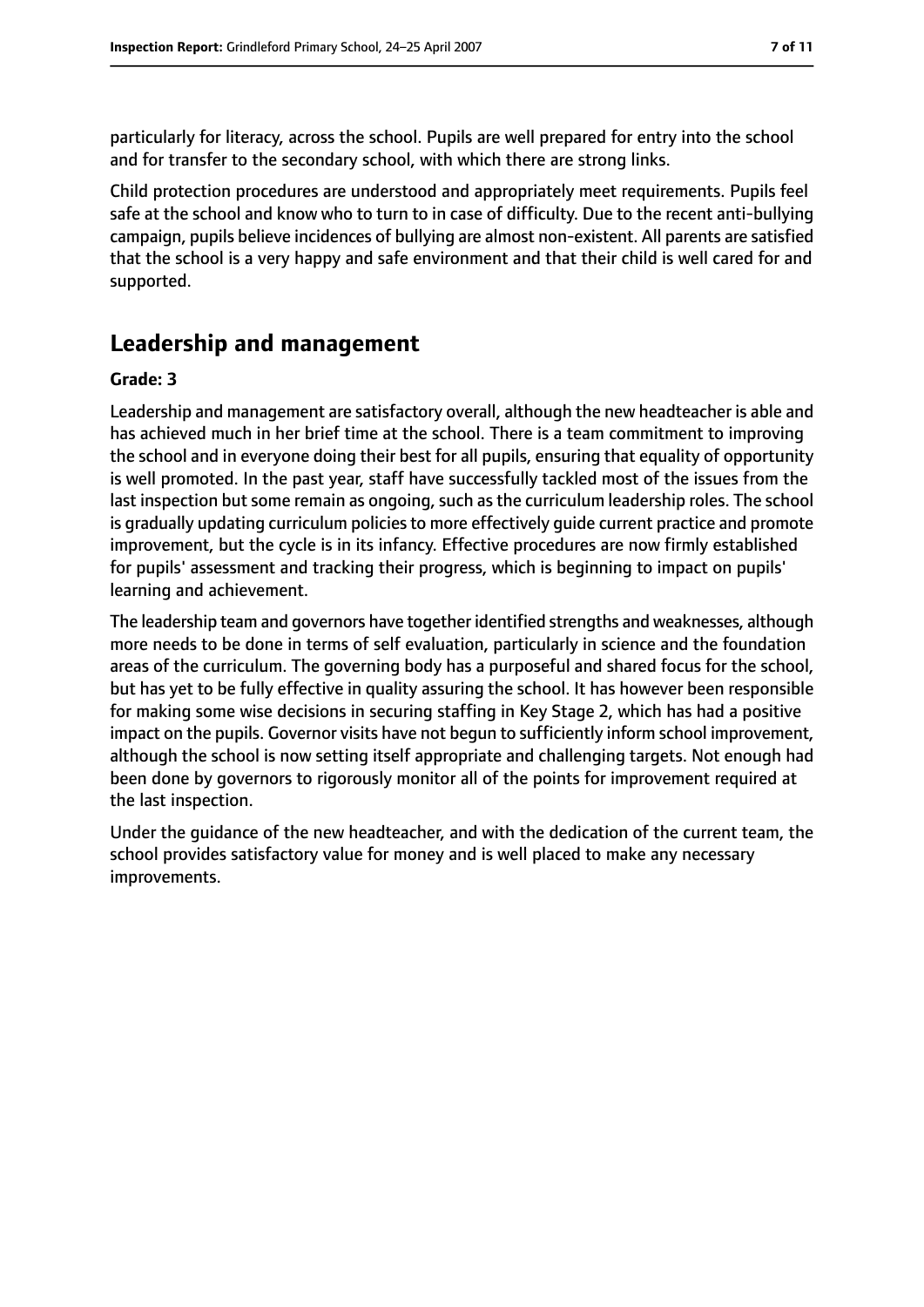**Any complaints about the inspection or the report should be made following the procedures set out in the guidance 'Complaints about school inspection', which is available from Ofsted's website: www.ofsted.gov.uk.**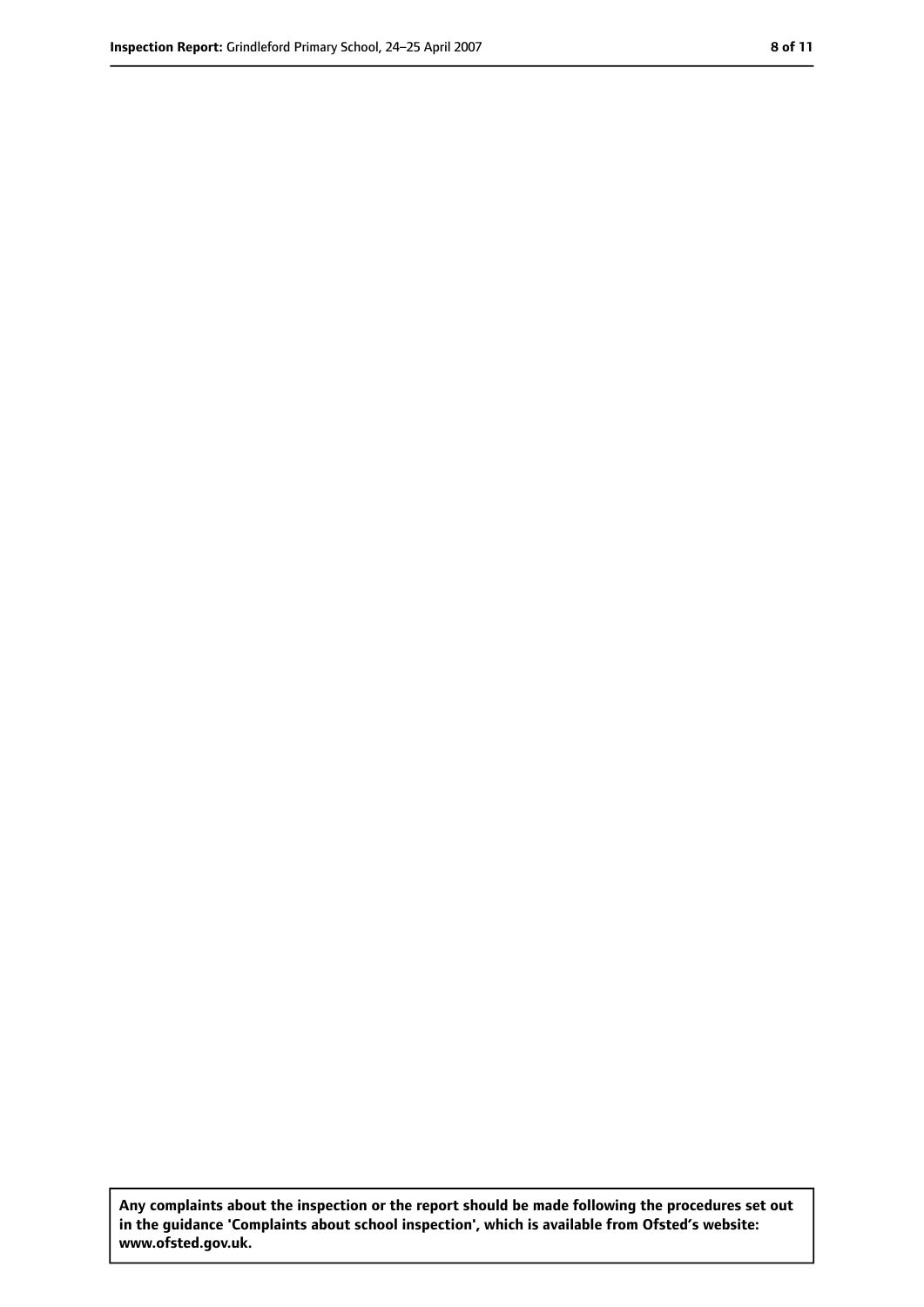#### **Annex A**

# **Inspection judgements**

| Key to judgements: grade 1 is outstanding, grade 2 good, grade 3 satisfactory, and grade 4 | <b>School</b>  |
|--------------------------------------------------------------------------------------------|----------------|
| inadeauate                                                                                 | <b>Overall</b> |

## **Overall effectiveness**

| How effective, efficient and inclusive is the provision of education, integrated<br>care and any extended services in meeting the needs of learners? |     |
|------------------------------------------------------------------------------------------------------------------------------------------------------|-----|
| How well does the school work in partnership with others to promote learners'<br>well-being?                                                         |     |
| The quality and standards in the Foundation Stage                                                                                                    |     |
| The effectiveness of the school's self-evaluation                                                                                                    |     |
| The capacity to make any necessary improvements                                                                                                      |     |
| Effective steps have been taken to promote improvement since the last<br>inspection                                                                  | Yes |

## **Achievement and standards**

| How well do learners achieve?                                                                               |  |
|-------------------------------------------------------------------------------------------------------------|--|
| The standards <sup>1</sup> reached by learners                                                              |  |
| How well learners make progress, taking account of any significant variations between<br>groups of learners |  |
| How well learners with learning difficulties and disabilities make progress                                 |  |

#### **Personal development and well-being**

| How good is the overall personal development and well-being of the<br>learners?                                  |  |
|------------------------------------------------------------------------------------------------------------------|--|
| The extent of learners' spiritual, moral, social and cultural development                                        |  |
| The behaviour of learners                                                                                        |  |
| The attendance of learners                                                                                       |  |
| How well learners enjoy their education                                                                          |  |
| The extent to which learners adopt safe practices                                                                |  |
| The extent to which learners adopt healthy lifestyles                                                            |  |
| The extent to which learners make a positive contribution to the community                                       |  |
| How well learners develop workplace and other skills that will contribute to<br>their future economic well-being |  |

#### **The quality of provision**

| How effective are teaching and learning in meeting the full range of the<br>learners' needs?          |  |
|-------------------------------------------------------------------------------------------------------|--|
| How well do the curriculum and other activities meet the range of needs<br>and interests of learners? |  |
| How well are learners cared for, guided and supported?                                                |  |

 $^1$  Grade 1 - Exceptionally and consistently high; Grade 2 - Generally above average with none significantly below average; Grade 3 - Broadly average to below average; Grade 4 - Exceptionally low.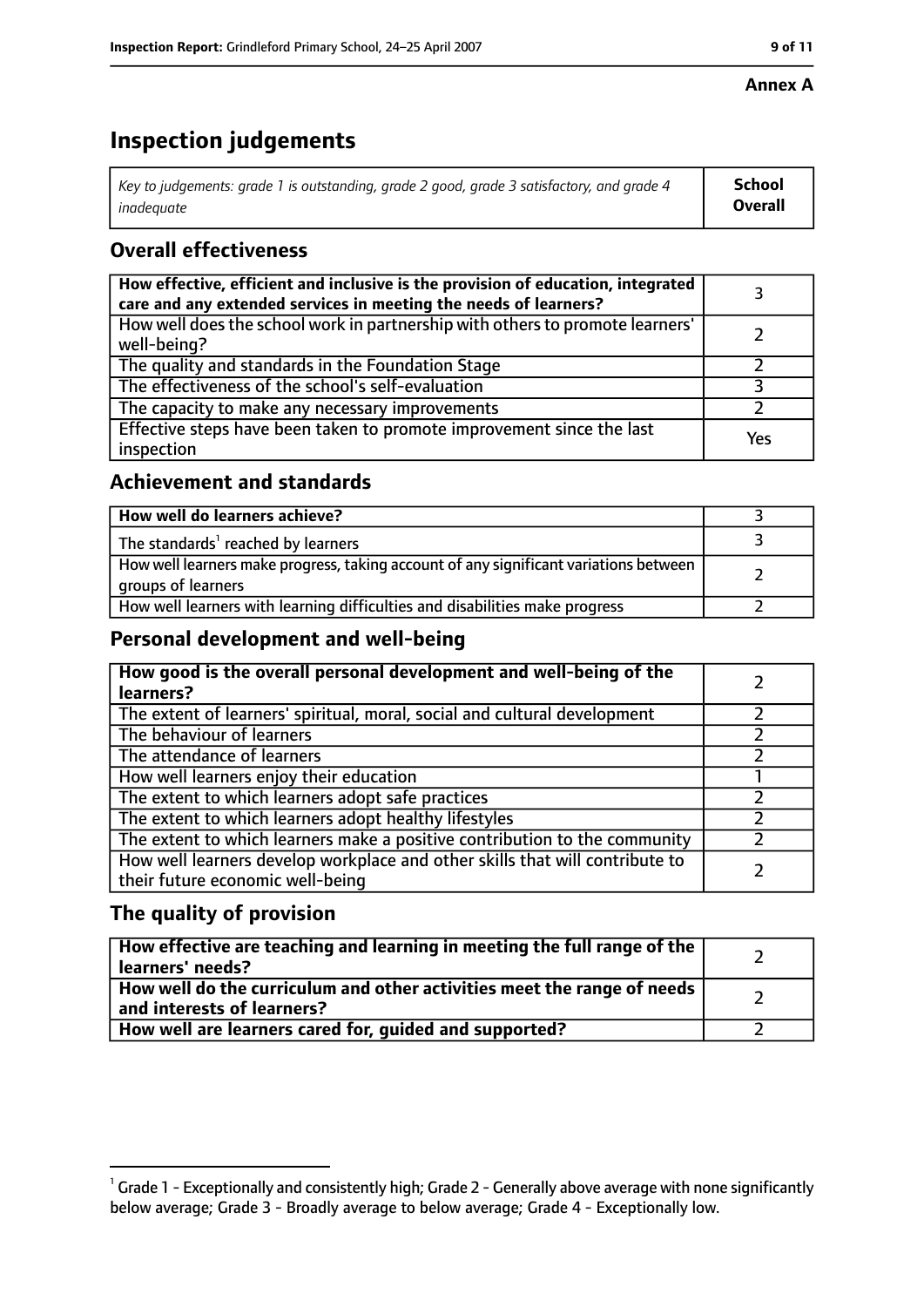# **Leadership and management**

| How effective are leadership and management in raising achievement<br>and supporting all learners?                                              | 3   |
|-------------------------------------------------------------------------------------------------------------------------------------------------|-----|
| How effectively leaders and managers at all levels set clear direction leading<br>to improvement and promote high quality of care and education |     |
| How effectively performance is monitored, evaluated and improved to meet<br>challenging targets                                                 | 3   |
| How well equality of opportunity is promoted and discrimination tackled so<br>that all learners achieve as well as they can                     |     |
| How effectively and efficiently resources, including staff, are deployed to<br>achieve value for money                                          | 7   |
| The extent to which governors and other supervisory boards discharge their<br>responsibilities                                                  | 3   |
| Do procedures for safequarding learners meet current government<br>requirements?                                                                | Yes |
| Does this school require special measures?                                                                                                      | No  |
| Does this school require a notice to improve?                                                                                                   | No  |